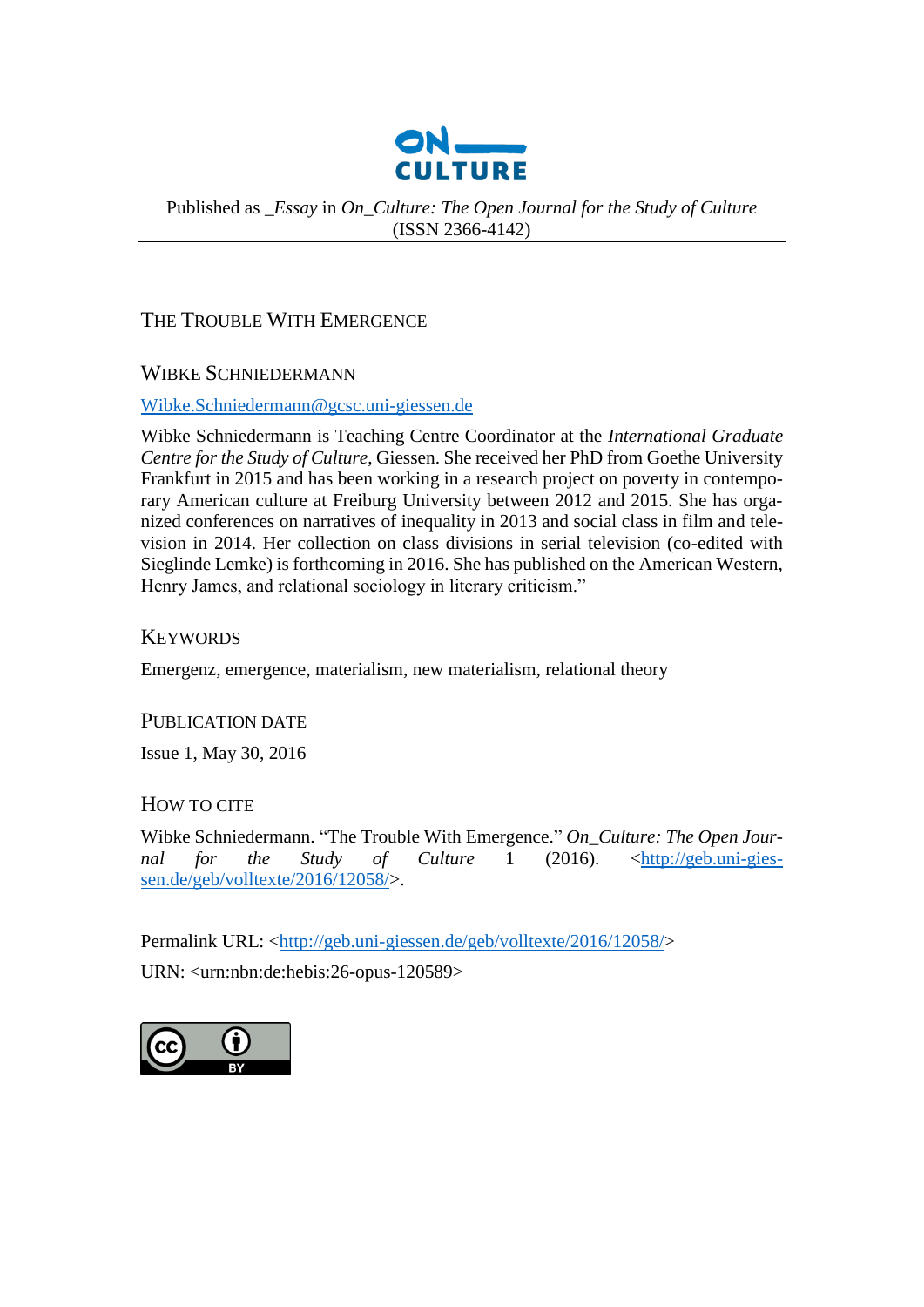# The Trouble With Emergence

I have grown suspicious of the word *emergence* and the concepts it designates. More often than not, the term seems to serve as a *deus ex machina* whenever other models or theories cannot account for a certain new aspect or object. Emergence is then used as though it were based on a concept or a theory, when all the term does is label something as complex, unpredictable, and only comprehensible after the fact. It is my contention that, particularly in the study of culture, we need to carefully scrutinize the ways in which we use emergence and recheck them for their actual analytical and/or heuristic benefit.

In this essay, I would like to discuss the foregone conclusions upon which, I believe, some applications of concepts of emergence in the humanities rest, and propose the materialist, anti-essentialist principles of relational thinking as a much more fruitful alternative. For this purpose, I briefly summarize, firstly, some examples of how the natural sciences operate with emergence models and, secondly, outline the ways in which these models have been adapted to the study of culture while pointing out where their applications are open for and at times even invite criticism. The interesting fact that sociological and "new materialist" notions of emergence in particular face criticism very similar to that brought against what I formulate as their materialist counterparts leads me in the final part of these contemplations to introduce the advantages I see in relational approaches.

While the term emergence etymologically refers to the coming out of the water (or some other liquid) of something that was hidden underneath the surface and merely invisible until it emerged, emergence is often used in the study of culture in a way that denies this present-yet-unseen aspect, instead falling back on notions of sudden rupture, unexpectedness, and incomprehensibility. When an unforeseen — and to all appearances unforeseeable — novelty leaps into existence, one that even the wisest, the best informed, the most intelligent minds (i. e. the self-proclaimed members of this illustrious group) could not have predicted despite their thorough knowledge and deep understanding of life, the universe, and everything — when this happens, scientists as well as scholars in the humanities like to call it emergence.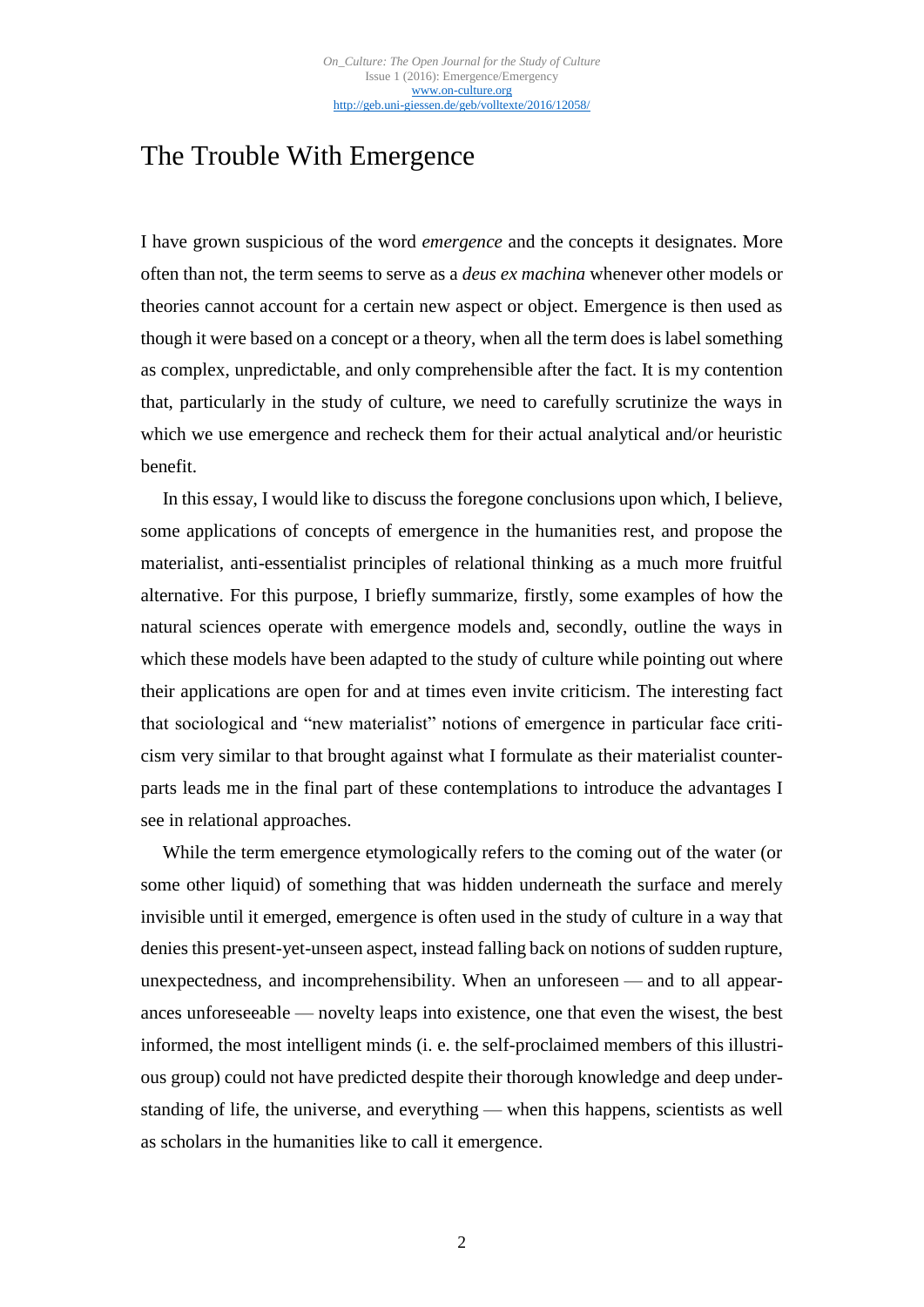To put it in slightly more academic terms, the smallest common denominator for what scientists refer to when they speak of emergence may be summarized as follows: Complex systems produce unexpected new qualities, events, phenomena, or objects. Complex systems are, generally speaking, nonlinear, and the component movements that occur within them are interrelated to such a degree that it is impossible or useless to try to describe either the movements or their individual elements independently. Weather, the human mind, a colony of ants, or a school of fish are often considered examples for complex systems. Even with the best knowledge of every single fish and its previous experiences, its physical condition, and its usual behavior, it is impossible to predict in what direction the entire group will swim at any given moment or what formation will shape its contours. Some shapes are more likely than others and some so unlikely they are virtually impossible. A school of fish will in all probability never look like a perfect cube, but it may resemble one from time to time. The cube-shape, then, would be an emergent feature.

A similar case can be made for weather phenomena. Meteorologists know enough about the component movements within the system to calculate a rather low probability for a blizzard in July in, say, Cairo. As we all know, however, even established experts agree that it is practically impossible to accurately predict the weather in any given place. Too many factors are at play, and even if we knew all of them and all their interrelations, the human mind would not be able to grasp them all at once. The fact that scientists can let people walk on the moon but cannot tell anybody reliably when to bring an umbrella has to do with the complexity of these two operations. Weather, in short, is not rocket science — it is, in some regards, much more complicated than that.

As the examples above show, most applications of emergence come from the natural sciences and have been adopted — more or less successfully, as I will discuss below — into the study of culture. Indeed, it makes sense that physicists and mathematicians need concepts that help them grasp unpredictability and include it in their research. In stark contrast to social, political, and cultural studies, their entire fields are built upon precise calculations and predictions in order to comprehend and analyze their objects of study. When phenomena suddenly occur that are, to all appearances, neither logical outcomes of their systems nor predictable based on exact knowledge of those systems' separate elements, it can shake those fields to their very foundations.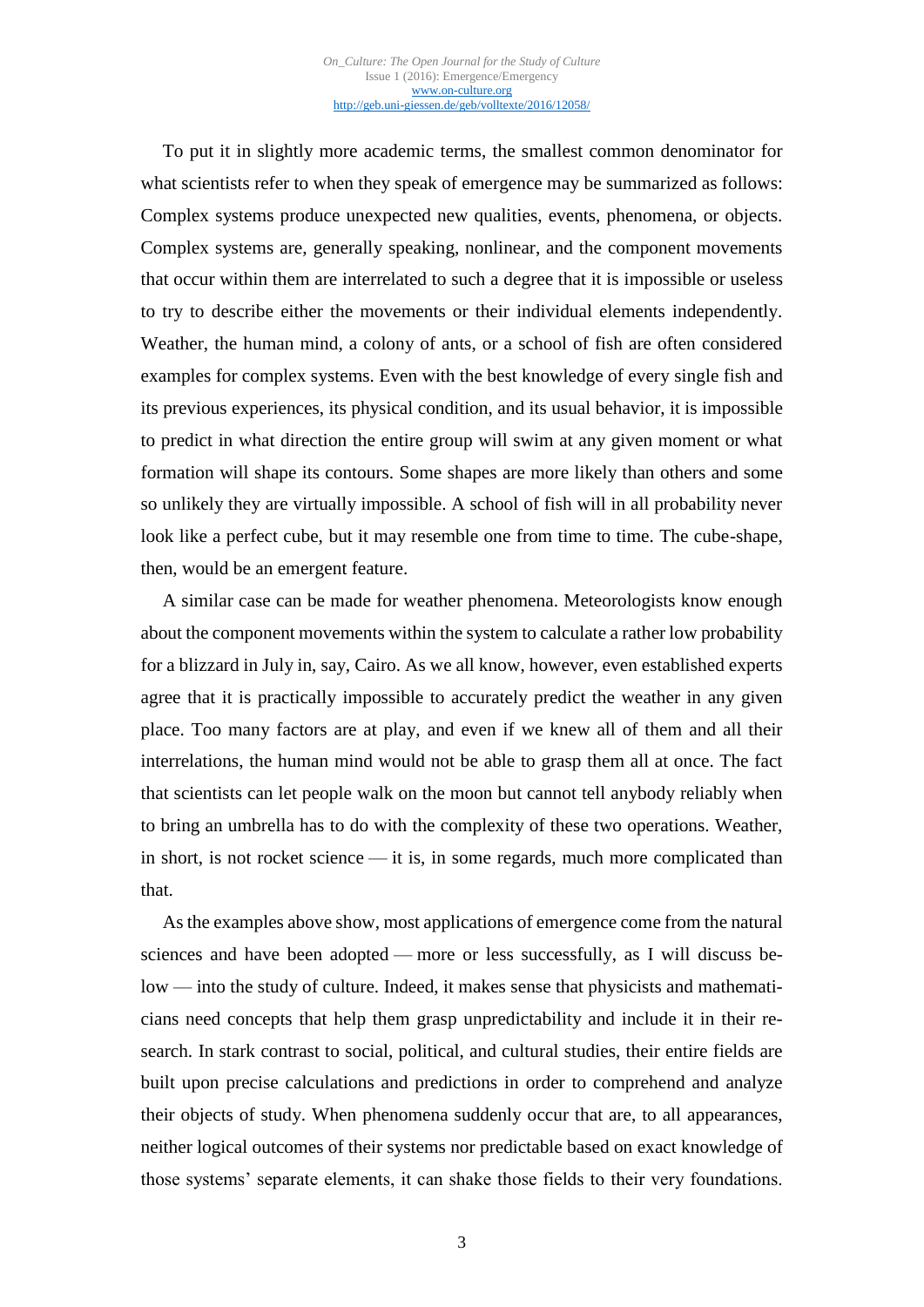This fundamental contradiction between the field's basic principles and the apparent random results of interactions within the observed system requires a scientific model that incorporates the unforeseeable aspects of emergent features and events. To establish such a model is necessary in order to reconcile these seemingly non-sequitur outcomes of interactions between elements with the scientific imperative to reveal the logic that governs the system as a whole.

My question then is: What are the implications for us in the study of culture when thunderstorms, the behavior of a flock of birds, or the production of consciousness by brain cells are categorized as "emergent"? Does it really help us *understand* anything about these phenomena and behaviors? In other words, what epistemic value do models of emergence have for the study of culture? Linguists, for instance, were quick to incorporate the idea of emergence into their analyses of metaphors and what makes them work as semantic units that generate meaning.<sup>1</sup> As a stylistic device, metaphors create a form of meaning that resists complete explanation and cannot be predicted from knowledge of the parts that compose it. Helge Skirl uses the example of calling a hockey player a "bulldozer."<sup>2</sup> This might create an innovative meaning by assigning to that player qualities such as "bold" or "strong-willed." Both are human characteristics and therefore neither part of the meaning of the word *bulldozer* nor an ontologically possible part of the concept *bulldozer*. As neither "bold" nor "strong-willed" can be selected or deduced from the features of the original concept, they are emergent features of the metaphor.

Helpful as that may be for a concise description of how metaphors work, or for phrasing statements about weather forecasts and swarming behavior, it does not seem to me to really *explain* anything. This may partly be due to the inflationary use of the words "emergent" and "emerging," especially in English. Emergence is not only ubiquitous, it has become a platitude. Especially in complexity studies, the field that overuses the term emergence more than any other, deliberations about emergent phenomena are usually prefaced by generalizing statements about the human condition at the beginning of the 21st century. Authors outdo one another with assertions about how complex our lives have become, how we have been de-humanized because our minds can only boggle at the world around us, how nothing is simple anymore since everything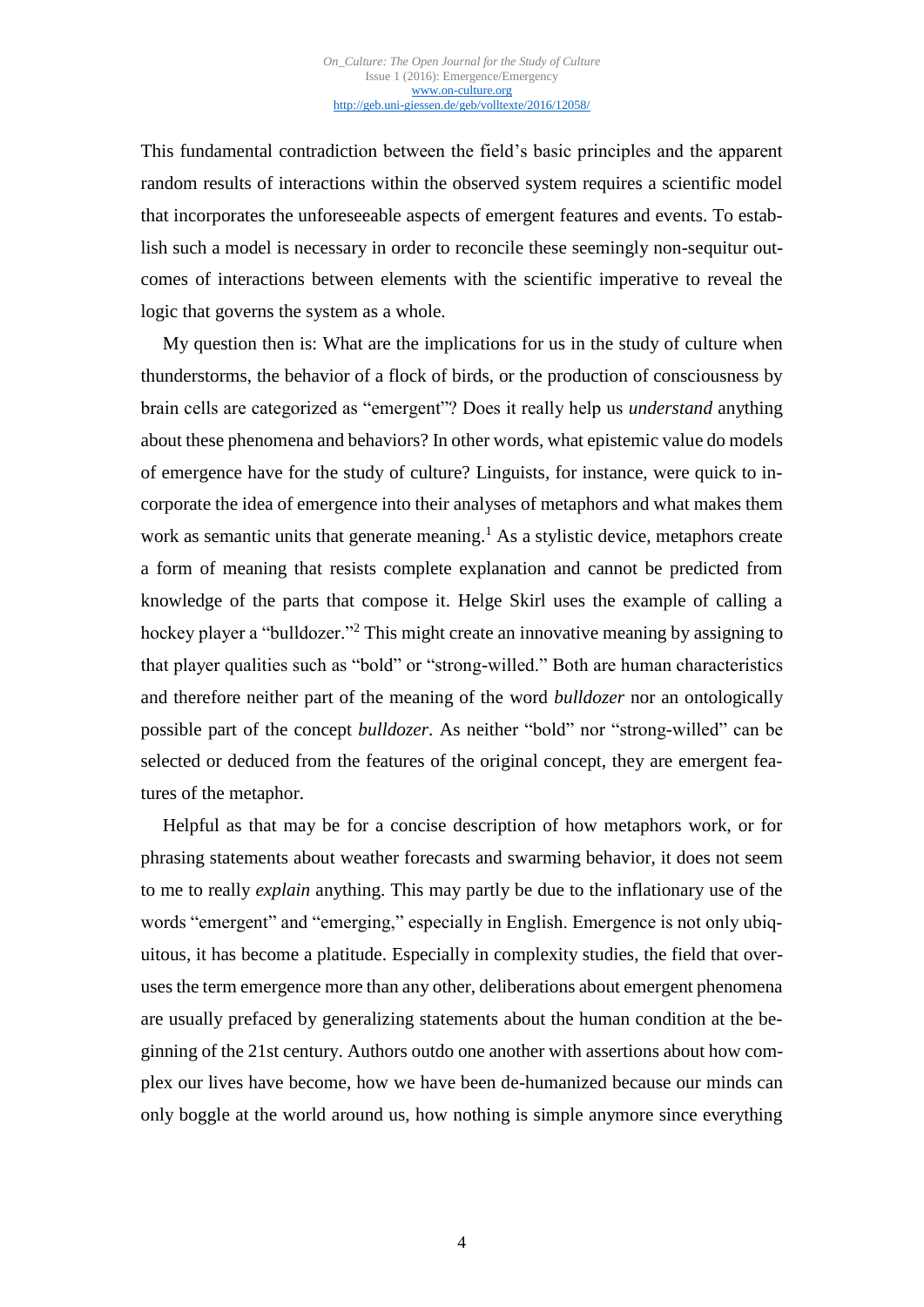connects to everything else, and how nothing is stable, let alone predictable. Emergence, in these cases, merely describes a tendency in how humans relate to the realities they are faced with.

John H. Holland, in his 1998 book *Emergence: From Chaos to Order*, admits on the third page that the concept defies definition and that he has "no such definition to offer" for the term that makes up the main title of his book.<sup>3</sup> An appropriate reaction to such a statement would be incredulity: Really? You're going to write a whole book about emergence, title it *Emergence*, and then you're going to tell us you don't even know what you're writing about? Huh. What emergence comes down to, in Holland's words, is "much coming from little," like a tree growing from an acorn or, to add my own example based on his description, a giant mess emanating from a toddler left alone in the kitchen for a split second. Yet, labeling the tree or the sticky, cereal-adorned surfaces as "emergent" adds nothing to our ability to comprehend what exactly happened.

Various disciplines offer, as mentioned, quite detailed definitions of what emergence is. What we do not seem to have is a common theory or concept, and due to the established use of the term in everyday language, everything that comes into being may be called "emergent" or "emerging." As a rule of thumb, it seems that the likelihood of a writer or speaker referring to an academic model or theory of emergence increases when he or she uses "emergent" instead of "emerging." Or, as Anita Traninger writes with regard to the German term *Emergenz*, in contrast to more common synonyms like *Entstehung* or *Entwicklung*, using the former implies an academic or theoretical background, thanks to all the cultural capital the term has accumulated in academic fields.<sup>4</sup> This means, however, that "emergence" can easily be used in an attempt to feign a coherent argument and give one's claims an air of cutting-edge research, when in fact it simply refers to a recent and perhaps unexpected event.<sup>5</sup>

Without a critical foundation, the term refers not so much to an actual model or concept, but merely serves to circumvent ethical questions around supposedly "emergent" phenomena, such as the latest economic crisis, which, as has been pointed out repeatedly in the media, did not seem all that unpredictable to a number of economists. That the financial meltdown was expected by some and had all the appearances of an emergent phenomenon to others — in that it caught them by surprise and could only be explained after the fact — points to a problem with many (ab)uses of the term that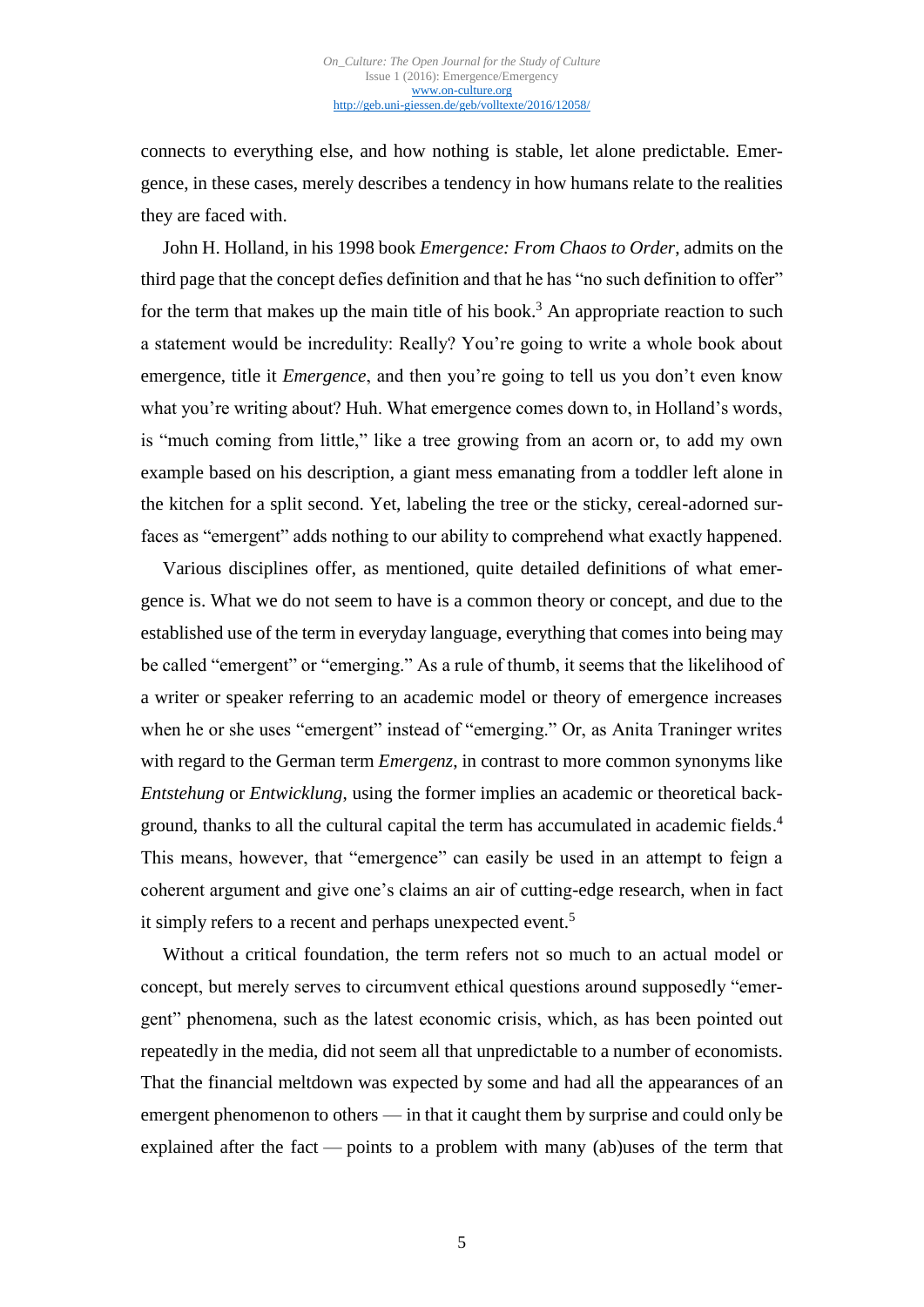could, however, be turned into a strength: In some cases, instead of offering an explanation, the term might help us detect flaws within a system. If a railroad company, to pick a true-to-life example, proves incapable of predicting the numerous delays of its trains and therefore cannot adjust its timetables, it may be tempted to categorize train delays as "emergent" events of its system and leave it at that. Many of the delays, however, may be blamed first and foremost on the company's deficient knowledge and understanding of the many parts that make up and influence its own system. Or, maybe even more relevant, the delays may be due to the company's questionable personnel policies and the fact that there was simply no signalman to change the switch, or to their outdated trains whose doors malfunction every few hundred kilometers. Emergence (or, rather, the misapplication of the term) in such a case indicates a lack of knowledge and of a system in need of correction. If, however, the delays were labeled "emergent" to begin with, it seems much less likely that there will be any move towards identifying and correcting the systemic problems. In short, it is easy to find examples where an application of the term itself hinders analysis and correction.

The vague concepts of emergence that circulate in various academic fields thus lend themselves to misuse as knockout arguments to end all discussion, or to silence it before it can even begin. As one more rather questionable consequence, this tendency facilitates a discourse that strays into the quasi-spiritual, privileging mystification over materialism. With explicit and implicit references to spirituality, faith, and religion, the emergent object is mystified before any analysis has even begun. For instance, in *The Moment of Complexity: Emerging Network Culture*, Mark C. Taylor implies that "history" may have not only a direction, but "a purpose," and he postulates that humanity, utterly confused and thrown into some kind of vertigo by the increased complexity of (post)modern life and longing for vague conditions like "equilibrium," has the "task" to "live with [complexity] creatively." <sup>6</sup> Taylor's introduction assumes both the "purpose" of history and humanity's "task" as facts, without giving any indication as to who gave history a purpose or set a task for humanity. Maybe both just arose from complexity itself — and are therefore emergent — but, rife with quasi-spiritual, selfhelp book rhetoric as his phrasing is, Taylor draws heavily on the general air of mystery that surrounds emergence in many authors' writings. "Many people," he claims, "have lost a sense of direction and purpose and long for security and stability,"<sup>7</sup> as though that were a recent phenomenon and not as true for, say, the beginning of the twentieth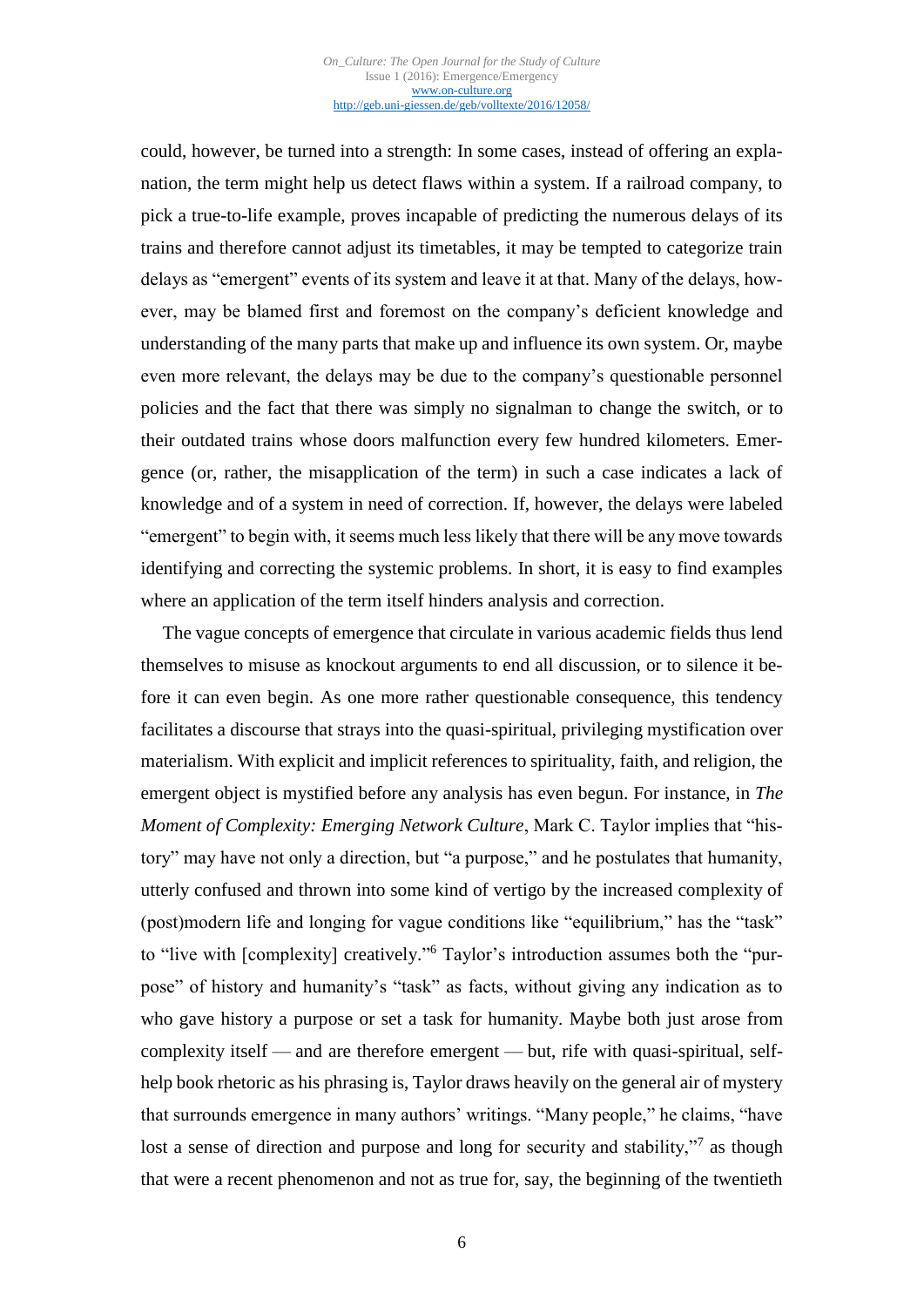century as it is now. He thus implies that an understanding of complexity and emergence would restore an assumedly secure and stable previous situation.

Holland likewise describes emergent phenomena as "mysterious, almost paradoxical," "enigmatic, recondite," and "more wondered at than analysed."<sup>8</sup> The subtitle of his book*, From Chaos to Order,* suggests that he means to offer an explanatory or analytical method to help us bring order to chaos, or maybe to find order in what at first looks like chaos. He soon makes it clear, however, that what he is really interested in is an increased *understanding* of emergence without, as pointed out above, having an actual definition of what emergence is. Given his theoretical confusion, emergence helps neither him nor his readers to understand anything, which is something I would usually expect of an analytical concept. Instead, emergence turns out to be the thing that asks to be analyzed, while the author setting out to do so establishes beforehand the natural, inherent mystery of all emergent phenomena.

I understand the wish to preserve or revive some of the — presumably eternal — mystery of life, especially when one spends one's working hours questioning, analyzing, and dissecting everything. Maybe we secretly long for the day that our trains of thought come to a screeching halt in the face of the ultimately inexplicable. Yet, when that day comes — and even before, when the things we examine and analyze resist complete explanation — we are well advised to review our paradigms, check them for pre-conscious assumptions, and verify or debunk those assumptions before we throw relational thinking overboard and conclude that the whole unpredictably, even miraculously, gave birth to something not inherent in the sum of its parts and their interactions. More often than not, I'd wager, could we find ourselves and our necessarily-slanted perception unnoticedly affecting the ways in which we structure and employ our paradigms.

When complexity itself is characterized as an "emerging" feature, as it is by Taylor in *The Moment of Complexity*<sup>9</sup>, the term forfeits its significance altogether. How can complexity be an emerging feature if complexity is at the same time a prerequisite for emergence? Maybe this merely refers to the *increase* in complexity, the fact that already-complex systems grow *more* complex over time. But certainly the increasing complexity of systems is not only predictable, but is moreover to be expected. Isn't that what the second law of thermodynamics — the increase of entropy — is there to explain? All systems strive towards chaos or, in the words of Woody Allen's characters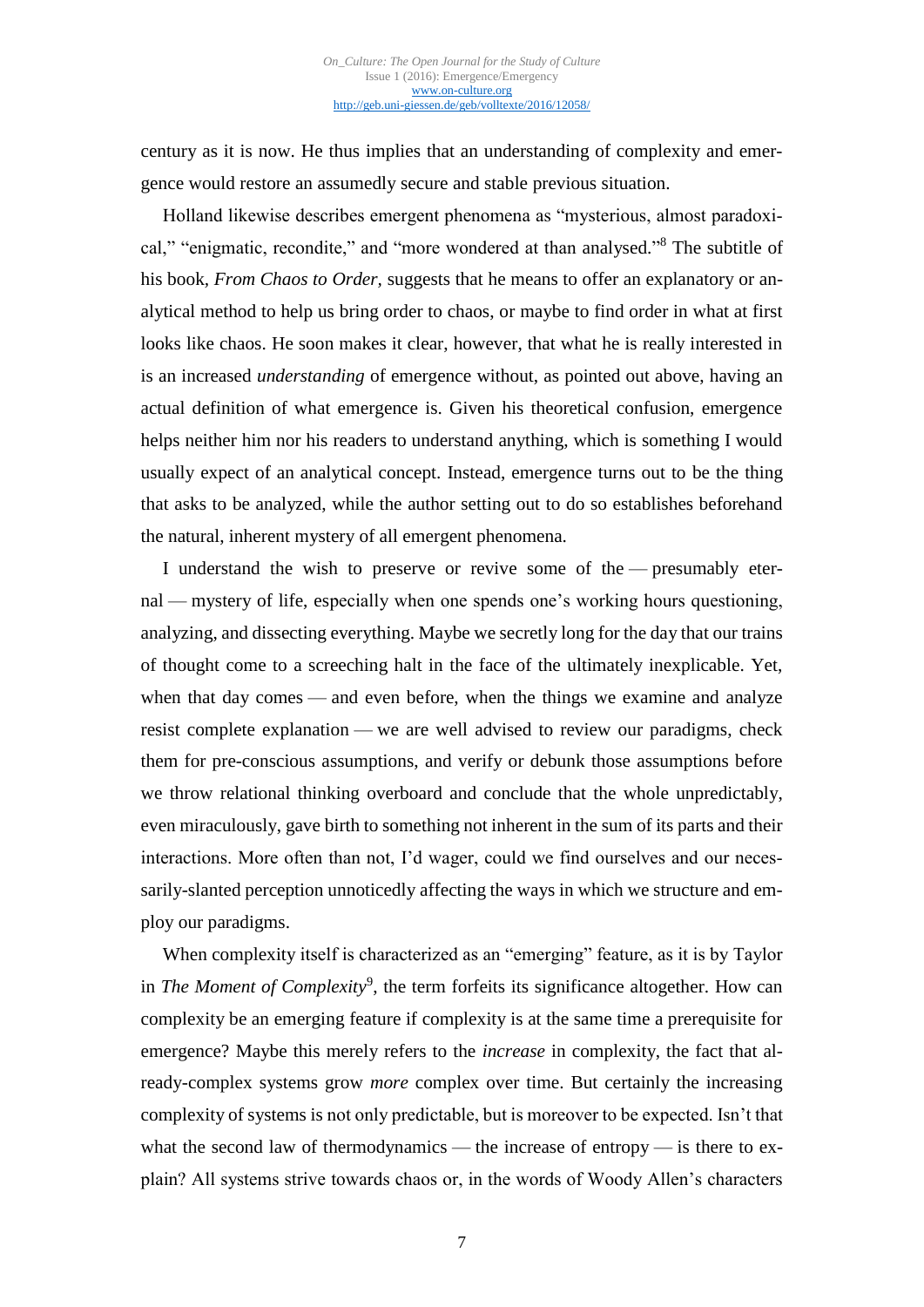in *Whatever Works*<sup>10</sup>, "It's why you can't get the toothpaste back in the tube." When jokes about entropy casually occur in Allen's films or episodes of *Buffy the Vampire Slayer* ("Band Candy")<sup>11</sup>, it seems safe to say that every system's striving towards chaos — hence, towards greater complexity — is pretty much common knowledge and thus very predictable indeed.

Interestingly, some emergence concepts face the same charges as those models that, in my view, are much better equipped to help cultural scholars understand complex systems, namely relational theories. As Anita Traninger reminds us, the sociological concepts of emergence — usually based on Niklas Luhmann's notions of *Emergenz* — are particularly accused of eclipsing the individual and robbing social actors of their agency.<sup>12</sup> The same criticism is frequently leveled against theories in relational sociology, mainly those of Norbert Elias and Pierre Bourdieu. To pose an obvious question at this point: Are not most notions of emergence grounded in a wish to investigate the relation between the whole and its parts, to explore the interdependence of the plural and the singular? And are they not, therefore, relational? Well, to risk sounding slightly imprecise, not really. I propose relational approaches as a counter model precisely because the concepts of emergence I have criticized above feign to apply relational thinking, but tend to stop short at the decisive moment when (socio-cultural) phenomena resist intuitive explanation. And that is probably the marrow of the bone I have to pick with emergence as it is applied in the study of culture.

As Norbert Elias points out in *The Society of Individuals*, the current tendency of referring "to the single human being as if he or she were an entity existing in complete isolation" means also to view society — the complex system — "as a mere accumulation, an additive and unstructured collection of many individual people" and even "as an object existing beyond individuals."<sup>13</sup> This, Elias strongly suggests, is a faulty view that ignores the relationality of social systems. "I" does not exist without "we" any more than "we" could exist without several "I"s; the individual is not something opposed to or separated from society, it is one of its manifestations. So far, so good with regard to the notions of emergence I have outlined above. Emergence theorists emphasize the validity of the conceptual platitude that the whole is more than the sum of its parts. Or, as Hollander puts it, that much comes from little, and that scholars analyzing complex systems should keep in mind how a whole lot of miraculous stuff can come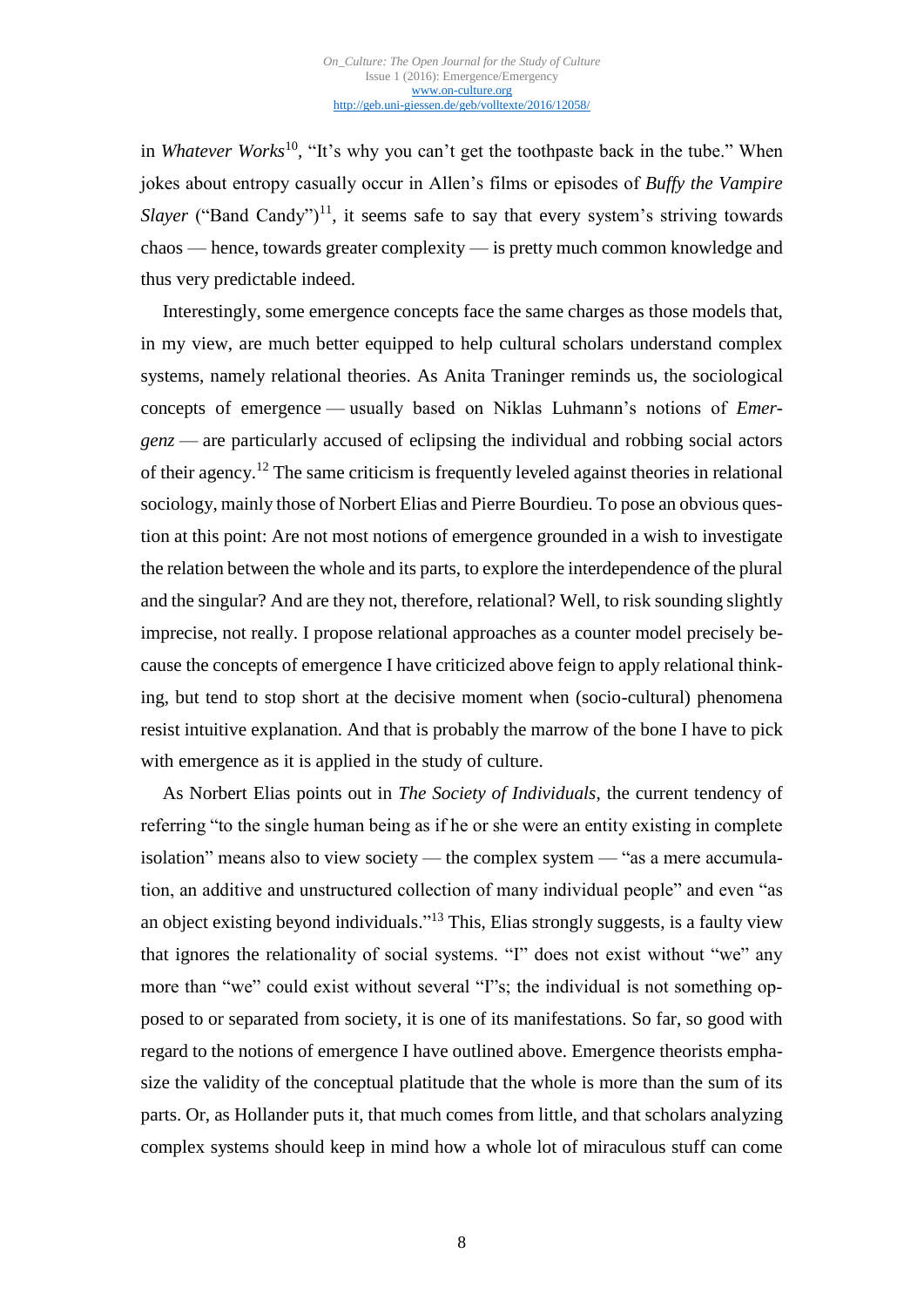from this said little bit. However, this view still suggests that the whole — the system — is an ontological entity *beyond* that of its constituent components. It can even go so far as to award agency to the system itself, which either reduces the concept of agency to absurdity or, again, implies an external, non-human entity that has the power to grant that agency (since agency is surely not an "emergent phenomenon" that just pops into being). Consequently, rhetorically implying or explicitly stating a system's agency either taps into the quasi-religious potential of emergence discourses or upholds the very binary opposition that concepts of emergence claim to want to overcome, namely the opposition of the whole and its parts. Yet, the whole — the system that generates things and events not inherent in its components — remains separable and effectively separated from its parts when its capacity to produce emergent phenomena is ascribed to a vaguely mythical quality that is characteristic of the system but not of its components' movements and interactions. Sometimes, as Ernst Cassirer notes with regard to myth and the mythical worldview, "the whole is not so much the sum of its parts as a construct of their mutual relation."<sup>14</sup>

When we analyze phenomena and events within the complex system of human society — and in the study of culture we can, for reasons I hope are obvious, never completely ignore the social dimension of our research and its objects — we would do well to employ a relational perspective that truly considers the interdependencies within that system and helps analyze them as the result of human activity, not as the miraculous result of the system's self-governing, self-regulating capacities. As sociologist Pierre Bourdieu never tires of pointing out, the misconception of social processes (including the cultural-political sphere) as being orchestrated by some higher power is symptomatic of a view that denies the double nature of social structures as "structured structures."<sup>15</sup> Social and cultural realities are made by human interaction and, at the same time, have a structuring effect in that they constantly give shape and direction to the human activity and interaction that perpetually reproduces them. Yet, to ascribe agency to the structures themselves by insisting on their self-regulation and seeming auto-reproduction (as in the great myth of the self-regulating market) ignores how both rely entirely on human activity and interaction. As social actors, we do not need to be aware of the global effects of our (inter)actions in order to fulfill the intention that previous human activity has inscribed into the social structure within which we act.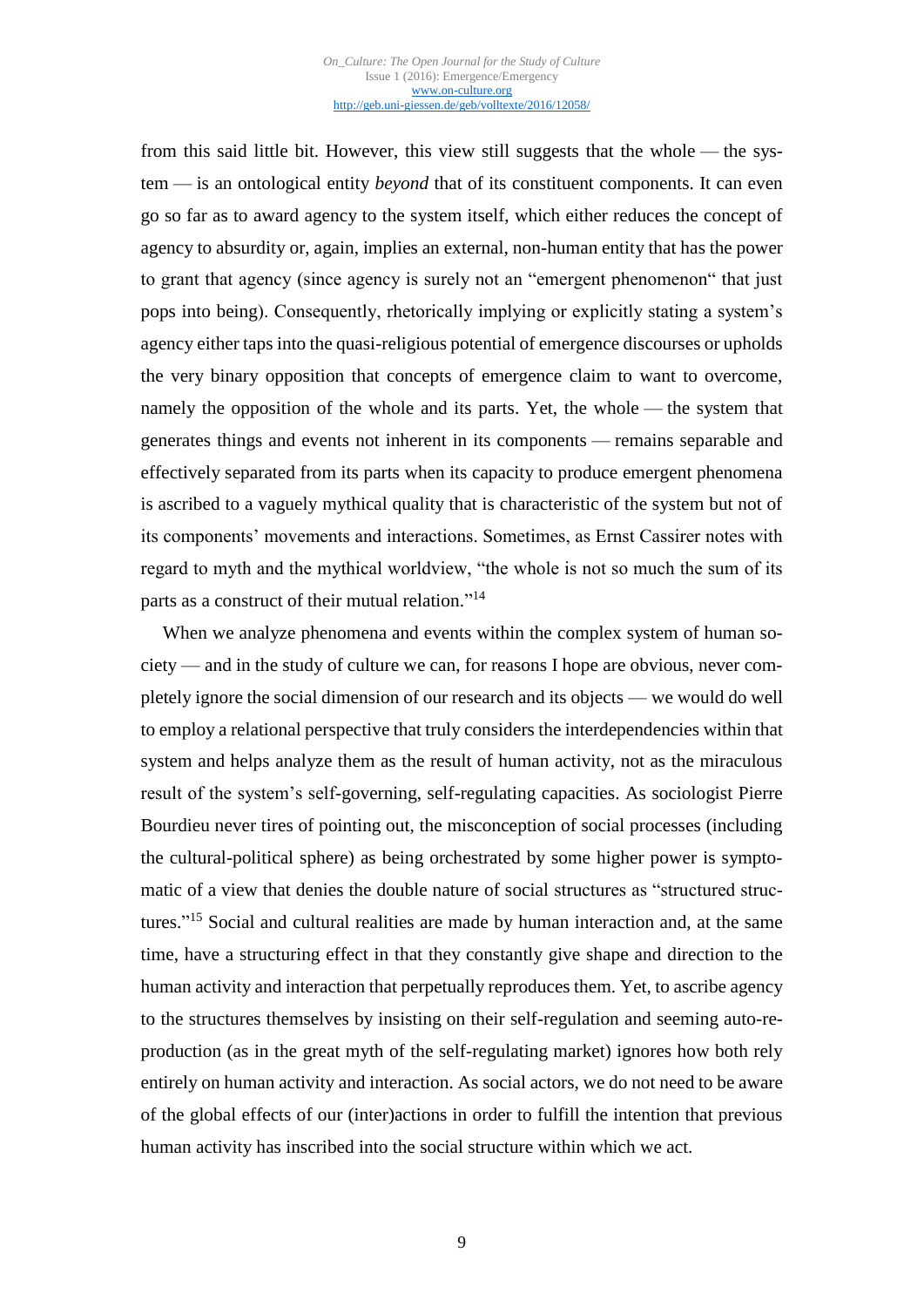In Bourdieu's approach, the relation between the plural and the singular comes down to the interdependency between objective and subjective structures, i. e. between collective (social, political, cultural) processes and personal experience. This relation, as "a product of history, produces … more history, in accordance with the schemes generated by history."<sup>16</sup> While what Bourdieu calls the "opacity of historical processes" misleads Taylor, as mentioned above, to assume a "purpose" in history — one that he suggests emergence may help us figure out — a relational perspective does not falter before the "fuzzy logic"<sup>17</sup> of the multi-layered interrelatedness of the whole (in this case, the social) and the history-producing as well as the history-dependent activities of its parts (humans). Instead, the opacity of history itself is revealed to be a result of "the fact that human actions are the non-random and yet never rationally mastered product of countless self-obscure encounters"<sup>18</sup> between individuals whose dispositions are shaped by history and the various socially, and therefore historically, co-determined realities in which they find themselves. Even though each of these encounters has its own historically-determined constraints, the possibilities for variation within those limitations are virtually unlimited.<sup>19</sup> In opening up to comprehension the "specifically historical logic<sup>"20</sup> of social realities and the activities that produce them — a logic "which cannot be deduced, but can be understood or even necessitated" in Bourdieu's words<sup>21</sup> — I see one of the great advantages of truly relational perspectives over applications of notions of emergence that make no effort to reconcile the only superficially-observed randomness of social (and therefore also cultural and political) phenomena with the academic demand for rational mastery.

Models of emergence run the risk of including the same mistake that Marx finds in religious explanations of reality: assuming as a given fact what they set out to explain in the first place. In Marx's example, religion "explains the origin of evil by the Fall of Man;"<sup>22</sup> in other words, it explains the existence of sin with sin itself. In the case of emergence, we explain the unpredictability of a new quality or event with that quality's or event's emergence. We were unable to predict that *x* would come into being and subsequently, we have trouble explaining it. Hence, we come up with a concept to explain its unpredictability and inexplicability. That concept, however, depends *entirely* on said features; it predetermines the unpredictability and the inexplicability of the object before it even looks at it. This is not a scientific method. It much rather resembles religious or mythical thinking. Cassirer characterizes the mythical worldview as one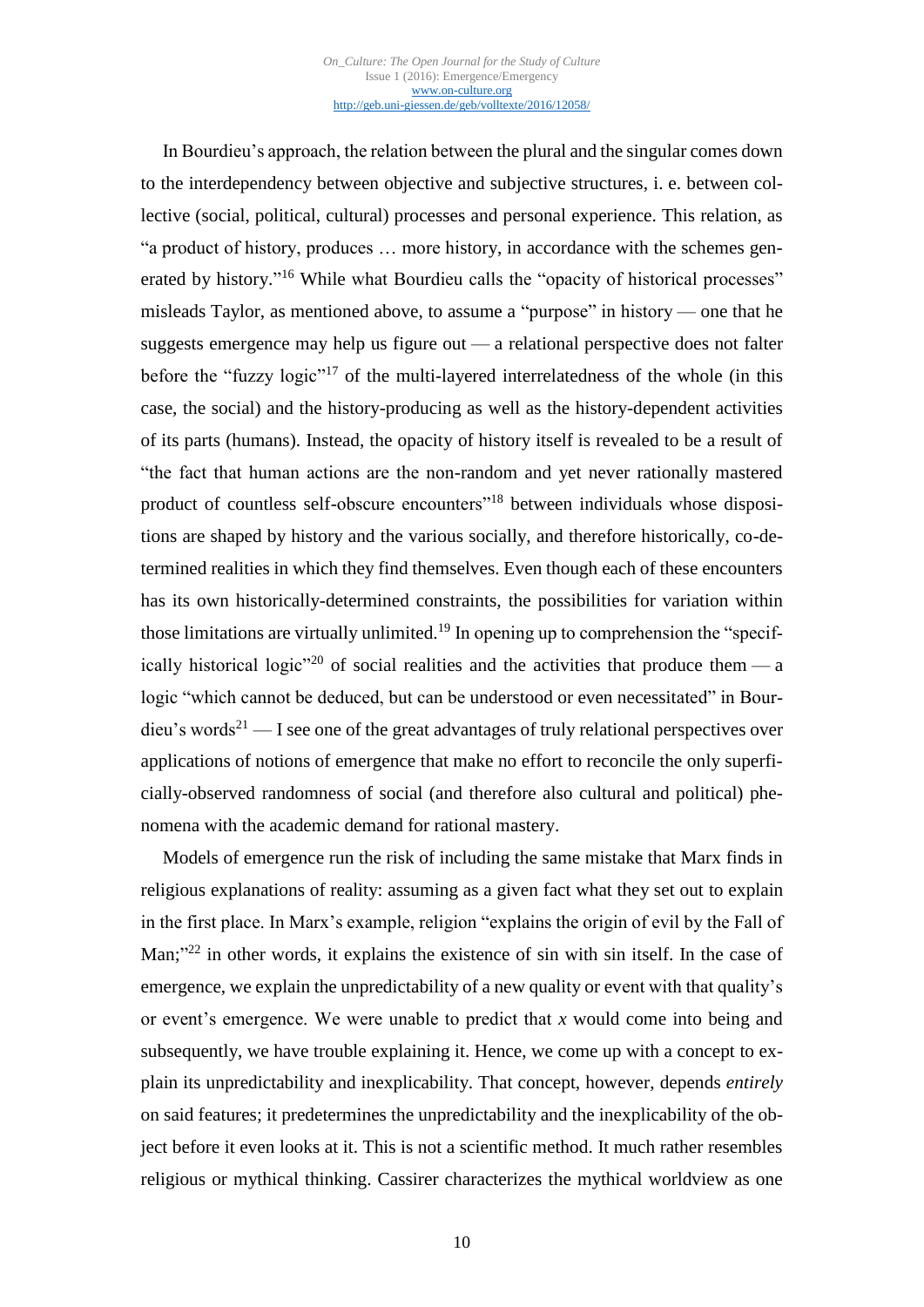that creates unquestionable, logically false causal relationships within a "material whole," which is not far removed from a complex system, as it refers to the entirety of "unanalyzed and (for the mythical mind) unanalyzable connections among things."<sup>23</sup> Within the perceived "material whole" — the complex system — causal relations arise immediately and spontaneously, almost as if by themselves. These causal relations are a result (an emergent one, if you will) of mythical thinking, not of the system that is (according to the mythical perception) supposed to have produced them.

In conclusion, I believe emergence to be of some use as a heuristic category or, maybe, as a perspective with which to approach the relation between the particular and the general. I am not convinced by the postulated explanatory value of emergence, and would hesitate to call it a "concept" or a "theory" at all. It rather functions as a category, an umbrella term under which we can gather objects that we would otherwise not have seen as related or as sharing a characteristic, since their relation only stems from the incapability of human perception to comprehend anything above a certain degree of complexity. "Emergent" is not an inherent characteristic of any of these objects, but it is often used as though it were. In fact, it instead describes the limits of our relation to an object of study, not necessarily the object itself.

These limits are in themselves an interesting object of study, and a threshold we will continue to try to cross for good reason and with the best of intentions. But when we try (and often enough fail) to explain these limits away merely by draping our incapability to explain in a fancy word, we might at times have fallen into the trap of wanting to tell the whole story, of aiming for the ultimate origin, and of feeling called upon to explain it all or remain silent. As in so many cases of academic predicament, it pays to listen to the advice of Henry James, who was undoubtedly an expert on the pleasures and frustrations of wanting to tell the entire story. "The whole of anything," he writes, "is never told; you can only take what groups together."<sup>24</sup> Emergence helps us do just that — group together what might not have been connected before. It is one of cultural studies' fashionable scrunchies, if you will allow me one last slightly polemic analogy: Just because emergence adds some pizzazz to a book cover does not mean it has much of a function beyond binding together strands of thought into a neat bundle. Then again, organizing one's thoughts is in itself a complex enough operation that sometimes a little help goes a long way.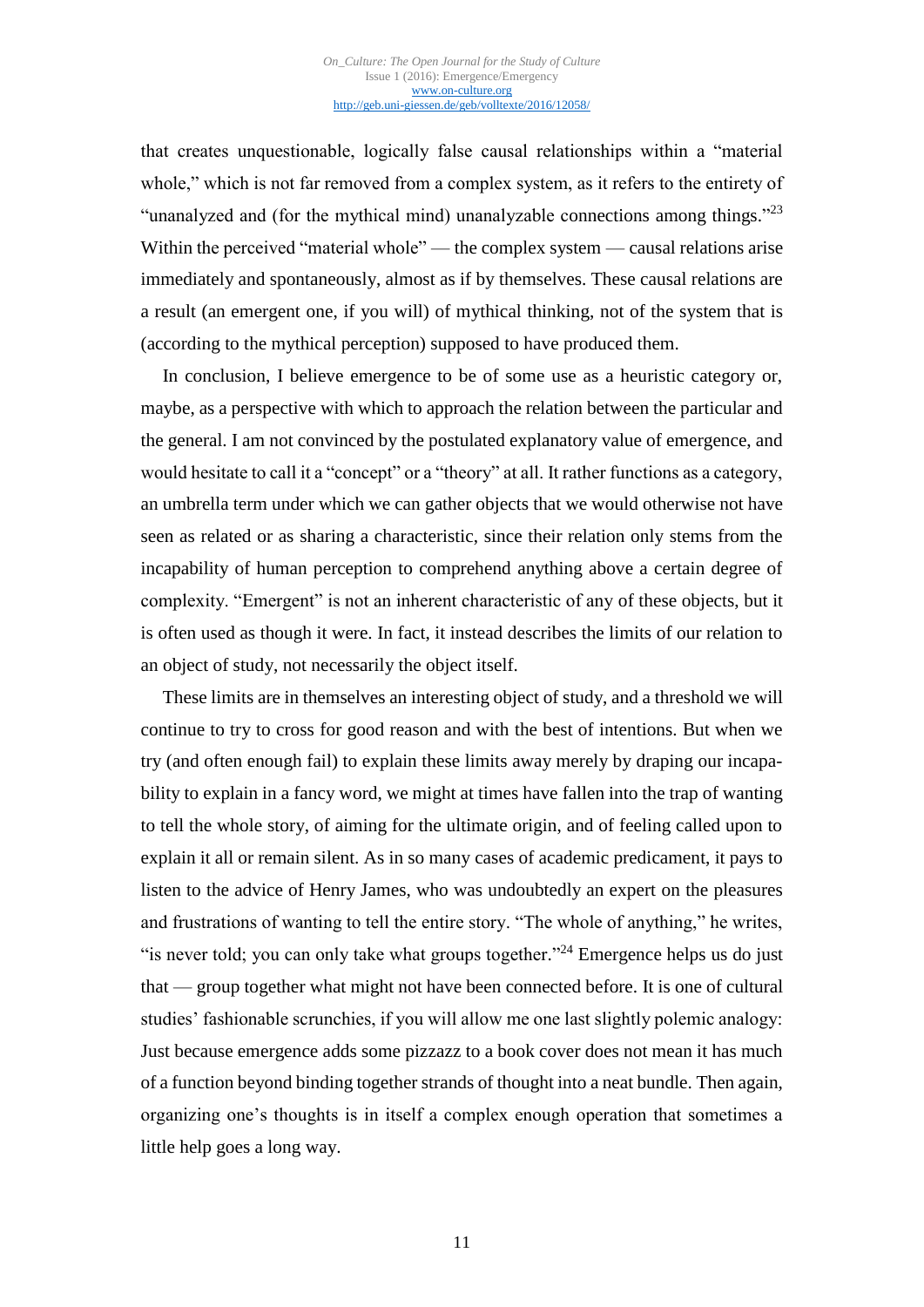### **\_Endnotes**

1

- <sup>1</sup> Cf. Helge Skirl, *Emergenz als Phänomen der Semantik am Beispiel des Metaphernverstehens* (Tübingen: Narr, 2009).
- 2 Ibid. (cf. note 1), 9–10.
- 3 John H. Holland, *Emergence: From Chaos to Order* (Oxford: Oxford University Press, 2000), 3.
- <sup>4</sup> Anita Traninger, "Emergence as a Model for the Study of Culture," in *Travelling Concepts for the Study of Culture*, eds. Birgit Neumann and Ansgar Nünning (Berlin: de Gruyter, 2012), 67–82, here: 67.
- 5 In this regard, the use of "emergence" in the study of culture resembles the fashion in which we began to talk about "affect" even when we meant "emotion" during the early 2000s.
- <sup>6</sup> Mark C. Taylor, *The Moment of Complexity: Emerging Network Culture* (Chicago: Chicago University Press, 2003), 3–4.
- 7 Ibid. (cf. note 6), 3.
- <sup>8</sup> Holland, *Emergence* (cf. note 3), 2–3.
- <sup>9</sup> Taylor, *Moment of Complexity* (cf. note 6), 4; 23; 137.
- <sup>10</sup> *Whatever Works*. Dir. Woody Allen (Sony Pictures Classics, 2009).
- <sup>11</sup> "Band Candy," *Buffy the Vampire Slayer*. Dir. Michael Lange (Mutant Enemy and 20th Century Fox, 1998).
- <sup>12</sup> Turning agents into actors, as Bruno Latour does in his actor network theory, in this regard appears as an act of preemptive obedience in the face of the increasing neoliberalization of all academic fields. Awarding power and responsibility back to the individual on the grounds of the misunderstanding that it had been deprived of both by relational models, Latour not only depoliticizes his sociological approach by removing the structuring effects of habitus, he also dehistoricizes the social since an actor's status as actor is temporary and only lasts for the length of a specific activity.
- <sup>13</sup> Norbert Elias, *The Society of Individuals*, ed. by Michael Schröter (New York: Continuum, 1991), vii.
- <sup>14</sup> Ernst Cassirer, *The Philosophy of Symbolic Forms: Mythical Thought*. Vol. 2 (New Haven: Yale University Press, 1955), 51.
- <sup>15</sup> Pierre Bourdieu, *The Logic of Practice* (Stanford: Stanford University Press, 1990), 53.
- <sup>16</sup> Ibid. (cf. note 15), 54.
- <sup>17</sup> Pierre Bourdieu, *Outline of a Theory of Practice* (Cambridge: Cambridge University Press, 1977), 221.
- <sup>18</sup> Pierre Bourdieu, *Pascalian Meditations* (Stanford: Stanford University Press, 2000), 116.
- <sup>19</sup> Bourdieu helpfully employs the analogy with artistic work to explain this seemingly paradox relation between constrains and possibility: A pianist's potential for innovation and invention seems at once unlimited (in composition and performance) and constrained (by the range of the keyboard as well as her own physical dispositions). While those limits are thus defined as partly beyond the control of the pianist, they are nonetheless comprehensible and explicable as results of human activity (cf. Bourdieu, *Meditations* (cf. note 18), 116).
- $20$  Ibid. (cf. note 18).
- <sup>21</sup> Ibid. (cf. note 18), 117.